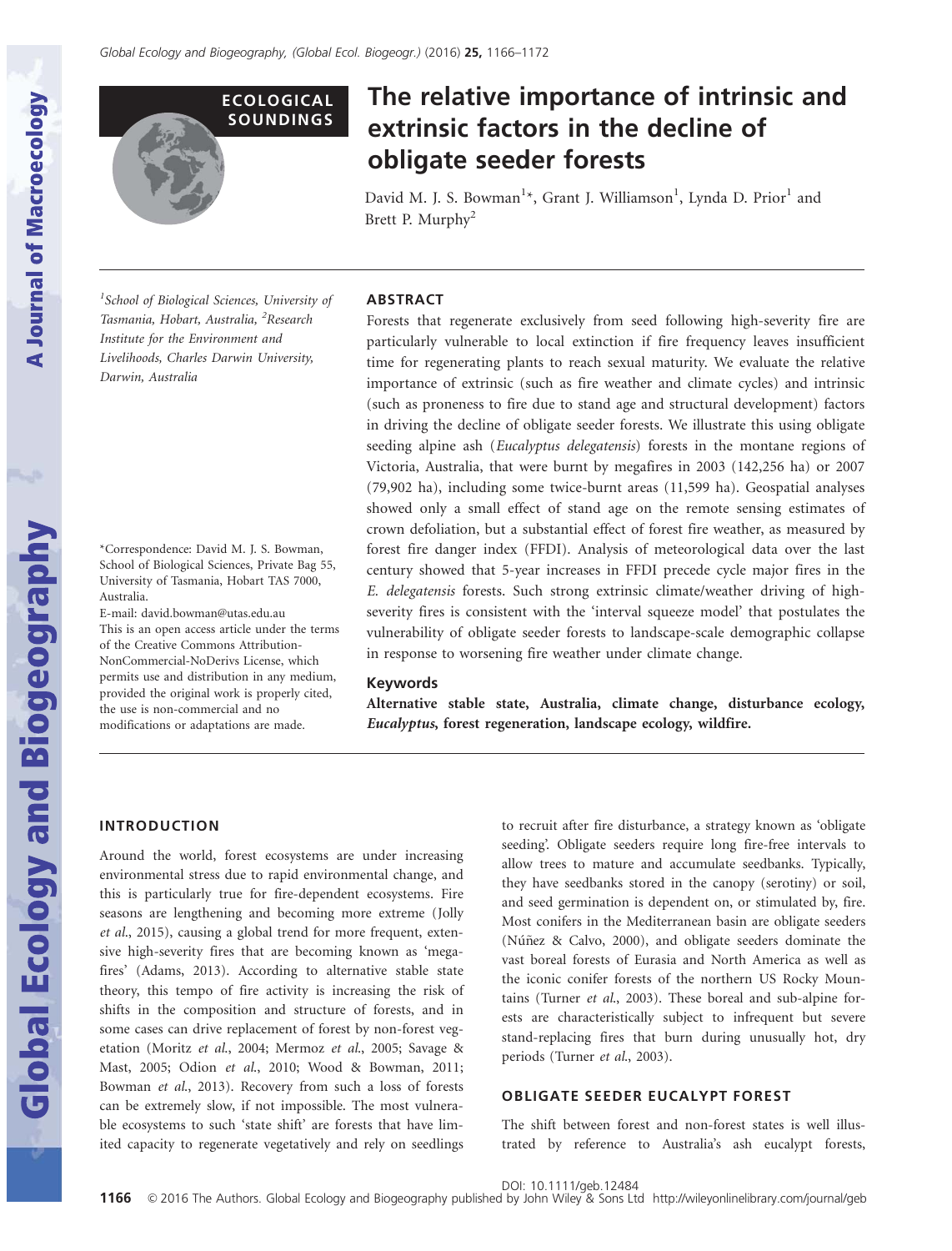

Figure 1 (a) Obligate seeder eucalypt forests (Eucalyptus regnans, Eucalyptus delegatensis) occur in the high-rainfall, montane areas of south-eastern Australia. (b) Within this high-rainfall zone, E. regnans is replaced by E. delegatensis at higher elevations. (c) Extensive fires occurred in the summer of 1939, converting large areas of obligate seeder eucalypt forest to even-aged stands. (d) Some areas of forest were burnt by both the 2003 and the 2007 fires, and this has resulted in the local population collapse of some stands (e). Photo: David Bowman.

dominated by the obligate seeding species mountain ash (Eucalyptus regnans) and alpine ash (Eucalyptus delegatensis). These two species are among the tallest flowering plants on Earth, and the forests they form are important for biodiversity as well as their extremely high carbon density (Jackson, 1968; Keith et al., 2009; Lindenmayer et al., 2011; Tng et al., 2012; Bowman et al., 2014; Enright et al., 2015) (Fig. 1). In brief, fire disturbance drives the stand dynamics of ash eucalypt forests because fire stimulates pulses of regeneration by creating a receptive seedbed (competition-free, nutrientenriched mineral soil), stimulating the release of canopystored seeds and removing aboveground competition from established trees (Fagg et al., 2013). If fire intervals are

shorter than the time required for regenerating seedlings to reach reproductive maturity  $(c. 20 \text{ years})$  then local populations collapse, resulting in local extinction of the ash eucalypts (Bassett et al., 2015). Ash eucalypts do not have a soil seedbank, so regeneration on sites where local populations have collapsed depends on dispersal of seeds from adjacent trees (Fig. 2a). Seed dispersal distances tend to be very short (up to approximately the height of one tree, typically 65 m; Cunningham, 1957), so recolonization of large areas is expected to be very slow. Bowman et al. (2013) have suggested that climate change could increase the likelihood of state change in these and other obligate seeder forests (Fig. 2b).

Global Ecology and Biogeography, 25, 1166-1172, © 2016 The Authors. Global Ecology and Biogeography published by John Wiley & Sons Ltd 1167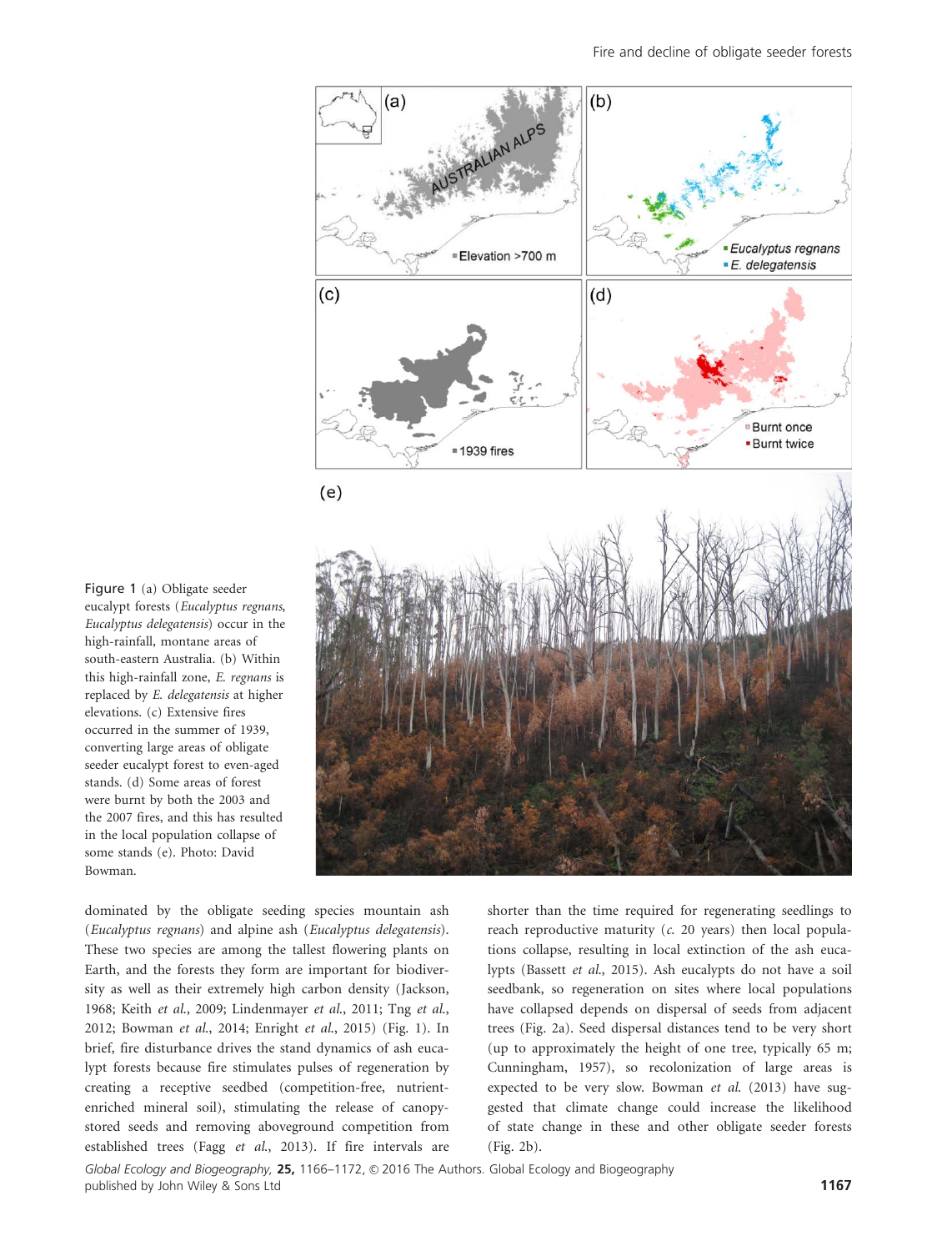(a) Current conditions



(b) With climate-driven decrease in intervals between high-severity fires



Figure 2 (a) 'Ball and cup' conceptual model of ash eucalypt forest dynamics in south-eastern Australia, consistent with Jackson (1968) and McCarthy et al. (1999). The troughs represent stable 'basins of attraction', or alternative stable states. The perpetuation of ash eucalypt forest depends on a regime of high-severity (i.e. stand-replacing) fires occurring at intervals greater than the time required for ash eucalypts to reach reproductive maturity  $(c. 20 \text{ years})$  and less than the lifespan of ash eucalypt trees (c. 500 years). If high-severity fires occur too frequently, then ash eucalypts are lost from a site and must recolonize from neighbouring mature forest. Panel (b) indicates how climate-driven shortening of intervals between high-severity fires (indicated by the red arrows) can increase both the rate of conversion of ash eucalypt forest to non-forest states, and the maintenance of non-forest vegetation in that state. This results in the forest 'basin of attraction' becoming shallower (i.e. a higher likelihood of departure from the forest state), and a deepening of the non-forest 'basin of attraction' (i.e. a higher likelihood of remaining in the non-forest state). Adapted from Bowman et al. (2013).

### FIRE WEATHER OR STAND AGE?

There are two prominent ecological models that provide a mechanistic basis for abrupt vegetation changes as predicted by alternative stable state theory: the 'landscape trap' model (Lindenmayer et al., 2011) and the 'interval squeeze model' (Enright et al., 2015). A key point of difference between these models is the emphasis on the relative importance of intrinsic and extrinsic drivers of state change. The 'landscape trap' model posits that changes to forest structure following disturbance (from both fire and logging) can render forested landscapes vulnerable to re-burning, and hence increase the likelihood of state change because of increased fire hazard (McCarthy et al., 1999; Hardy, 2005) due to changed fuel arrays and understorey microclimate. By contrast, the 'interval squeeze' model stresses the extrinsic drivers of climatic warming and drying that simultaneously increase the frequency of high-severity fires and affect vital demographic rates (such as time to maturity, fecundity and seedling establishment) (Enright et al., 2015). Interval squeeze is also affected by the interactions between climate, fire and demographic processes. For example, in low-elevation lodgepole pine (Pinus contorta) forests, serotiny increases markedly with stand age (Schoennagel et al., 2003), and in E. delegatensis, there is very little seed produced by surviving trees for 3–5 years following fire because floral buds are aborted at the time of the fire (Fagg et al., 2013). Furthermore, under climate change, fire seasons are starting earlier at a time when the aerial seed crop of E. delegatensis is immature, increasing the risk of regeneration failure (Fagg et al., 2013). However, some of these effects could be offset by possible increases in fecundity as a result of elevated  $CO<sub>2</sub>$ , as has been demonstrated for loblolly pine (Pinus taeda) (Way et al., 2010).

Understanding the relative importance of intrinsic and extrinsic drivers is critical for evaluating the risk to obligate seeder forests, thereby progressing the development of predictive models of species distributions and land-cover change (Porfirio et al., 2014; Keppel et al., 2015) and as well as guiding managers as to the most appropriate fire regimes to conserve flammable forests at risk of abrupt state change (Bowman et al., 2013; Fairman et al., 2015). To date, the only test of the landscape trap model has been a landscape ecology study by Taylor et al. (2014) in E. regnans forests in Victoria, Australia, that were burnt by the extreme bushfires of 2009. These authors found that young stands of E. regnans were more likely to be affected by high-severity fires than older stands, as predicted by the landscape trap model. This finding led them to conclude that logging in E. regnans forests is increasing the risk of abrupt state change, a view that has been disputed by some forest managers (Ferguson & Cheney, 2011).

Closely following the analytical approach of Taylor et al. (2014), we compared the extrinsic effect of extreme fire with the intrinsic effect of stand age in predicting high-severity fires in obligate seeder eucalypt forests. We used E. delegatensis forests burnt in the 2003 and 2007 alpine fires in the state of Victoria, Australia, as our study system (Fig. 1). The 2003 fires burnt 142,000 ha of E. delegatensis forest over 44 days and the 2007 fires burnt 80,000 ha over 60 days, thereby occurring over a wide range of fire weather conditions and disturbance histories, including large areas of E. delegatensis forest, some of which were burnt by both fires (Fairman et al., 2015). Of the 71,802 ha of E. delegatensis forest burnt by high-severity or very high-severity fires in 2003, 6.3% was reburnt by fires of similar severity in 2007 (Table 1). Since the 1970s there has been a steady increase in the severity of fire weather (Clarke et al., 2013) that has led to a sharp

1168 Global Ecology and Biogeography, 25, 1166-1172, © 2016 The Authors. Global Ecology and Biogeography published by John Wiley & Sons Ltd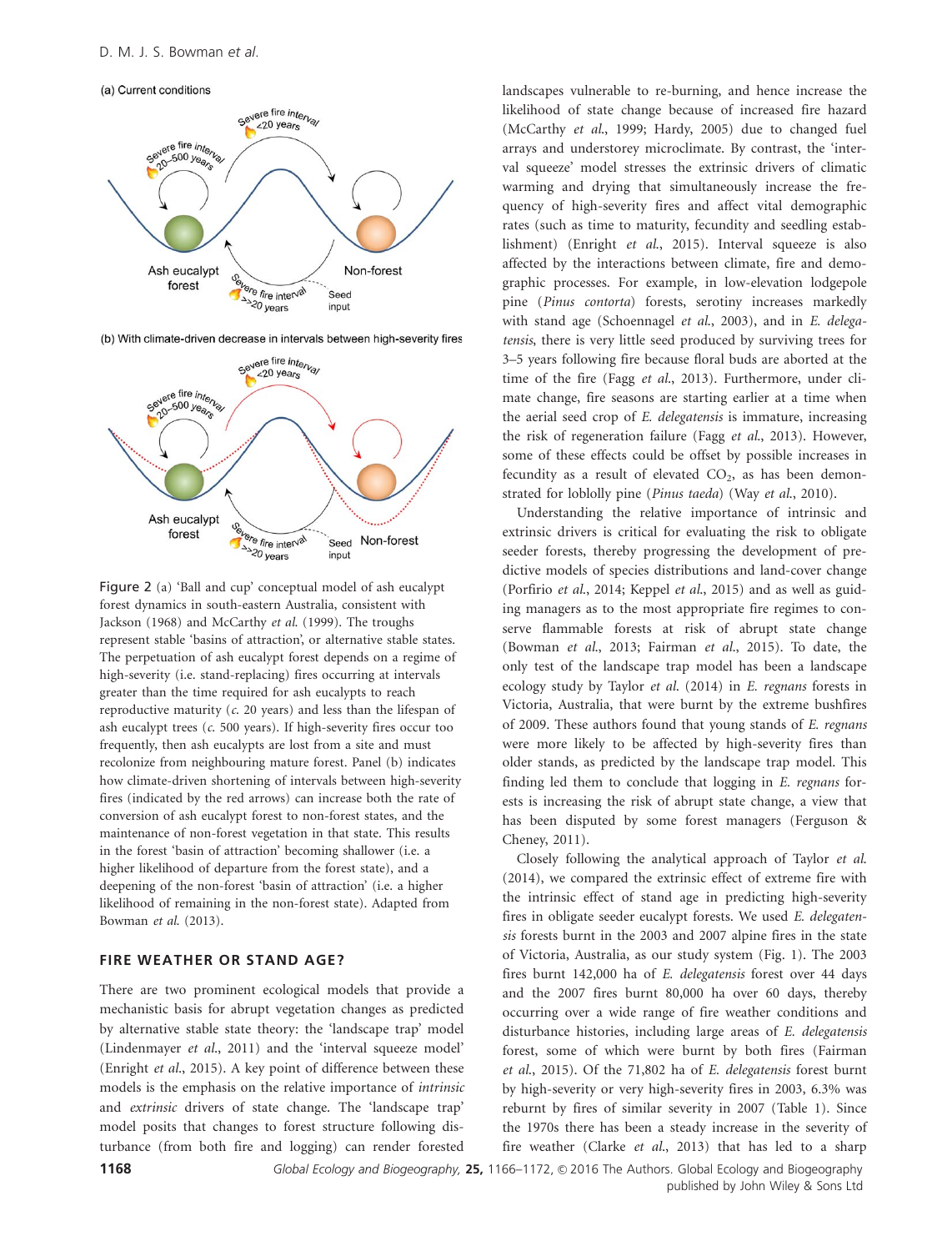Table 1 Areas of Eucalyptus delegatensis burnt by extensive fires in 2003 and 2007, including some areas burnt in both 2003 and 2007.

| Severity Class                  | Area burnt (ha) |        |               |
|---------------------------------|-----------------|--------|---------------|
|                                 | 2003            | 2007   | 2003 and 2007 |
| Very high severity (crown burn) | 12,175          | 16,880 | 2181          |
| High severity                   | 59,627          | 20,239 | 2311          |
| Moderate severity               | 19,804          | 19,171 | 3963          |
| Low severity                    | 50,650          | 23,612 | 3144          |
| Total                           | 142,256         | 79,902 | 11,599        |

increase the area burnt in E. delegatensis forests (Fairman et al., 2015).

Using a statistical model that controlled for variation in terrain and past disturbance history, we found the dominant influence to be fire weather (indicated by the forest fire danger index, FFDI) with only minor effects of stand age on the probability of stands being killed by fire (Fig. 3). Under extreme fire weather conditions (FFDI $>$  50) the probability of crown-defoliating fires is 63–73% and this falls to 33–40% under low to moderate conditions (FFDI  $< 10$ ). This relationship is the same for both young and old stands, albeit with a small offset of 7% (Fig. 3). We found a much stronger effect of fire weather than stand age in predicting highseverity fires in E. delegatensis obligate seeder forests. As outlined below, we argue that these results suggest that extrinsic factors more strongly influence the risk of state change in obligate seeder forests than do intrinsic factors.

A feature of regenerating flammable forests in the Southern Hemisphere is that fire hazard initially increases with



Figure 3 Empirically derived variation in the probability of a fire being of high severity (scorching the canopy), and probably stand-replacing, in Eucalyptus delegatensis forest, in response to fire weather (forest fire danger index). The effect of time since wildfire is shown, with separate predictions for short (3.5 years, the interval at which the probability of high-severity fire peaks) and long (>100 years) times since wildfire.

time as fuel loads increase, and then decreases as the forest matures and fuel moisture increases (Jackson, 1968; Perry et al., 2015; Whitlock et al., 2015), a pattern described by McCarthy et al. (1999) as the 'moisture model'. Such a pattern is in marked contrast to fire-adapted ponderosa pine (Pinus ponderosa) forests in the USA, where fire suppression has led to an intrinsically increased risk of high-severity fires (Allen et al., 2002). These contrasting patterns in probability of fire produce very different levels of resilience to changes in ignition rates and climatic variability (Kitzberger et al., 2011). In forests where flammability declines as the trees mature (as observed in Southern Hemisphere forests), fire regimes and community states are more likely to shift in response to climate change (Kitzberger et al., 2011). Stands of E. delegatensis regenerating after a recent high-severity fire have been shown to have a higher mass of shrubs than longunburnt stands (Bowman et al., 2014), and this no doubt contributes to the observed higher risk of high-severity fires in young compared with older stands found in our study (Fig. 3). Taylor *et al.* (2014) also found that immature  $\ll$  25 years) E. regnans forests had a slightly higher probability of experiencing high-severity fires (defoliating entire crowns and killing trees). However, in both these studies the difference in the risk of high-severity fires in regenerating stands compared with older stands was quite small (Fig. 4a; E. regnans 96% vs. 76% and E. delegatensis 48% vs. 40%). It is important to note that the comparison between these studies is valid, given that our method closely followed that of Taylor et al. (2014).

Our finding that the intrinsic effect of stand age on fire hazard is minor, relative to extrinsic effects, also harmonizes with the modelling by McCarthy et al. (1999). Those authors investigated the effect of increased fire hazard in regenerating forests of the obligate seeder E. regnans relative to the effect of mean fire interval (Fig. 4b). To do this, they contrasted a hazard function termed the 'moisture model' with a null model where fire hazard remains constant through time. Their moisture model hazard function is a reasonable approximation of the observed increase in risk of highseverity fire found in our study and that of Taylor et al. (2014). The analysis by McCarthy et al. (1999) demonstrated that, compared with the dominant effect of shortening fire intervals below c. 50 years, there was a negligible difference between the 'moisture model' and null model hazard functions in terms of changing the extent of E. regnans forests (Fig. 4c).

The strong extrinsic effect of fire weather, regardless of stand age, in E. delegatensis forests (Fig. 3) is consistent with the analysis by Price & Bradstock (2012) of the 2009 Victorian fires using the same remotely sensed estimates of fire severity as used in our study. Those authors found that under extreme fire weather conditions, high-severity fires occurred in Eucalyptus forests regardless of past disturbance history, supporting the observations of Ferguson & Cheney (2011) who argue that fire intensity and rate of spread depend more on terrain and weather than on fuels. A

Global Ecology and Biogeography, 25, 1166-1172, © 2016 The Authors. Global Ecology and Biogeography published by John Wiley & Sons Ltd 1169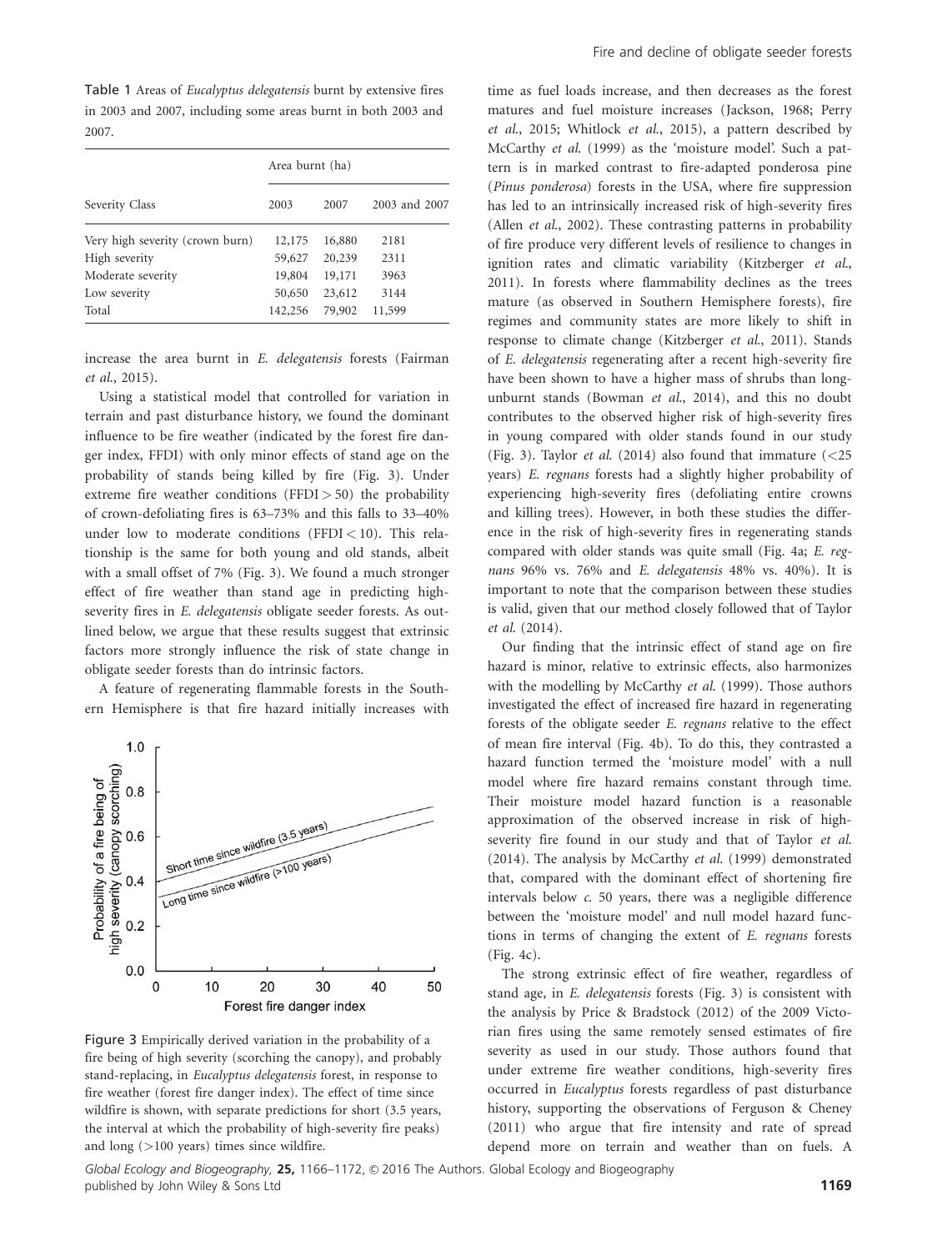

Figure 4 (a) Empirically derived variation in the probability of a fire being of high severity (scorching the canopy), and probably standreplacing, in Eucalyptus regnans forest (Taylor et al., 2014) (varying with time since stand replacement) and E. delegatensis, in this study (varying with time since previous wildfire; see Appendix S1 in the Supporting Information). These conform most closely to the moisture model (solid thin line in b). (b) Annual probability of highseverity stand-replacing fires in ash eucalypt forest as a function of time since the last high-severity fire, according to two theoretical 'hazard functions' examined by McCarthy et al. (1999): null model, with a constant hazard, and the 'moisture model', with an initially increasing, then a decreasing, hazard. (c) Results of simulation modelling by McCarthy et al. (1999), showing the proportion of the landscape with E. regnans as a function of mean fire interval, using the two contrasting theoretical hazard functions shown in (b).



Figure 5 Forest fire danger index (FFDI) for the Australian Alps bioregion since 1900, showing the annual sum of daily deviations from the mean daily FFDI, averaged across all weather stations in the bioregion. The positive trend since the 1970s (dashed line) is well documented (Clarke et al., 2013). Over the whole 114-year record, there is no trend (solid black line), yet there are distinct phases of high and low FFDI, with a period of about 20 years (solid red line: 5-year running mean). The years when fires burnt more than 5000 ha of E. delegatensis are shown by red dots.

number of studies from obligate seeder communities around the world have shown how fire weather can override the influence of fuels on the occurrence of stand-replacing fires (Salvador et al., 2005). Examples include the Californian chaparral (Moritz et al., 2004), and high-elevation conifer forests in the western USA (Turner et al., 2003).

## TRENDS IN FIRE WEATHER

Trends in FFDI over the last century in the domain of E. delegatensis have clear multi-decadal cycles driven by interannual drought, but with no long-term trend yet apparent (Fig. 5) (White et al., 2003). Major fires that burnt at least 5000 ha of E. delegatensis forest generally occurred following a period of above average FFDI. In particular the 2003 and 2007 fires are associated with high FFDI (Figs 1 & 5). The decades following the 1939 fires were characterized by moderate fire weather conditions, allowing large expanses of immature forest, vulnerable to high-severity fires, to remain unburnt and thus avoid state change (Fig. 5). The projected trend for more extreme fire weather in the Australian Alps (Clarke et al., 2011; King et al., 2011; Bradstock et al., 2014) suggests that stands regenerating after the fires of the 2000s could be more likely to experience repeat fires (<20-year intervals) than those regenerating after the 1939 fires.

We argue that the available evidence supports the recent 'interval squeeze' model (Enright et al., 2015) by showing the pronounced effect of weather and climate on the occurrence of high-severity fires. While fire hazard is shown to increase after disturbance, as predicted by the landscape trap model (Lindenmayer et al., 2011), this intrinsic effect is much smaller than the extrinsic effect of fire weather and climate.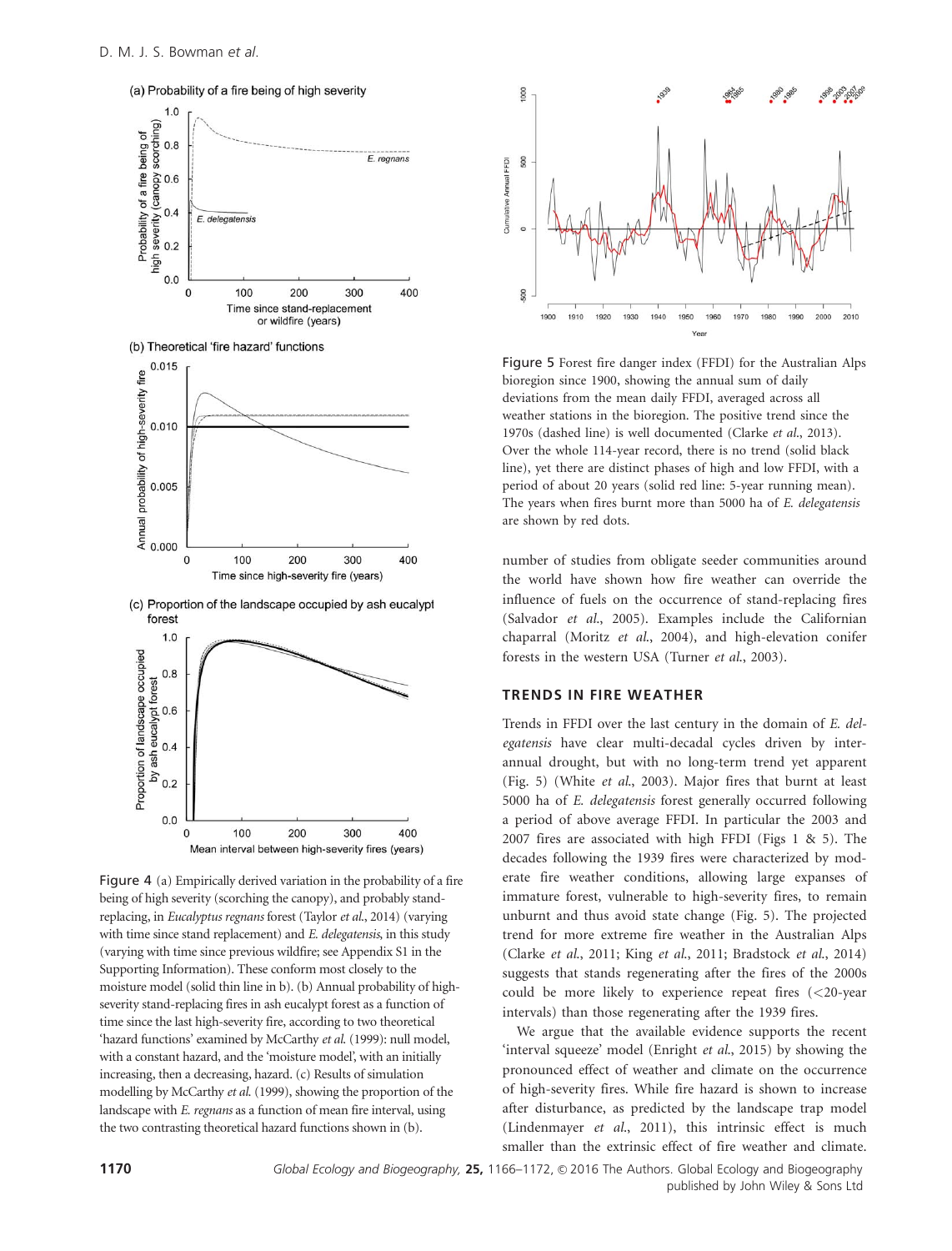The predominance of extrinsic drivers of high-severity fires is concerning given global warming and associated severe fire weather, which can potentially threaten diverse obligate seeder ecosystems around the world. Westerling et al. (2011), for instance, concluded that by the mid-21st century, increased fire frequency and extent driven by climate change would be 'inconsistent with the persistence of the current suite of conifer species' in Yellowstone National Park, USA. Predictive species distribution models for obligate seeder species that do not include the demographic impacts of frequent high-severity fires are likely to underestimate the rate of change in the distribution of obligate seeder forests (Porfirio et al., 2014; Keppel et al., 2015).

Mitigating the effect of climate-driven fires on obligate seeder forests constitutes an enormous challenge to land managers given that fuel treatments are likely to be ineffective under extreme fire conditions (Price & Bradstock, 2012; Fairman et al., 2015). While reseeding of thrice-burnt forests has re-established obligate seeders where population collapse has occurred (Bassett et al., 2015), this is unlikely to be possible should large areas of forest be lost, due to inadequate seed supplies and the costs of aerial sowing (Ferguson, 2011).

#### ACKNOWLEDGEMENTS

This work was supported by the Landscapes and Policy Hub and Environmental Decisions Hub, funded by the Australian Government's National Environmental Research Program. B.P.M. was supported by a fellowship from the Australian Research Council (DE130100434).

# **REFERENCES**

- Adams, M.A. (2013) Mega-fires, tipping points and ecosystem services: managing forests and woodlands in an uncertain future. Forest Ecology and Management, 294, 250–261.
- Allen, C.D., Savage, M., Falk, D.A., Suckling, K.F., Swetnam, T.W., Schulke, T., Stacey, P.B., Morgan, P., Hoffman, M. & Klingel, J.T. (2002) Ecological restoration of southwestern ponderosa pine ecosystems: a broad perspective. Ecological Applications, 12, 1418–1433.
- Bassett, O.D., Prior, L.D., Slijkerman, C.M., Jamieson, D. & Bowman, D.M.J.S. (2015) Aerial sowing stopped the loss of alpine ash (Eucalyptus delegatensis) forests burnt by three short-interval fires in the Alpine National Park, Victoria, Australia. Forest Ecology and Management, 342, 39–48.
- Bowman, D.M.J.S., Murphy, B.P., Boer, M.M., Bradstock, R.A., Cary, G.J., Cochrane, M.A., Fensham, R.J., Krawchuk, M.A., Price, O.F. & Williams, R.J. (2013) Forest fire management, climate change, and the risk of catastrophic carbon losses. Frontiers in Ecology and the Environment, 11, 66–67.
- Bowman, D.M.J.S., Murphy, B.P., Neyland, D.L.J., Williamson, G.J. & Prior, L.D. (2014) Abrupt fire regime change may cause landscape-wide loss of mature obligate seeder forests. Global Change Biology, 20, 1008–1015.
- Bradstock, R., Penman, T., Boer, M., Price, O.F. & Clarke, H. (2014). Divergent responses of fire to recent warming and drying across south-eastern Australia. Global Change Biology, 20, 1412–1428.
- Clarke, H., Lucas, C. & Smith, P. (2013) Changes in Australian fire weather between 1973 and 2010. International Journal of Climatology, 33, 931–944.
- Clarke, H.G., Smith, P.L. & Pitman, A.J. (2011) Regional signatures of future fire weather over eastern Australia from global climate models. International Journal of Wildland Fire, 20, 550–562.
- Cunningham, T.M. (1957) Seed production and seed fall of Eucalyptus regnans (F. Muell). Australian Forestry, 21, 30–39.
- Enright, N.J., Fontaine, J.B., Bowman, D.M.J.S., Bradstock, R.A. & Williams, R.J. (2015) Interval squeeze: altered fire regimes and demographic responses interact to threaten woody species persistence as climate changes. Frontiers in Ecology and the Environment, 13, 265–272.
- Fagg, P., Lutze, M., Slijkerman, C., Ryan, M. & Bassett, O. (2013) Silvicultural recovery in ash forests following three recent large bushfires in Victoria. Australian Forestry, 76, 140–155.
- Fairman, T.A., Nitschke, C.R. & Bennett, L.T. (2015) Too much, too soon? A review of the effects of increasing wildfire frequency on tree mortality and regeneration in temperate eucalypt forests. International Journal of Wildland Fire, doi: [10.1071/WF15010](info:doi/10.1071/WF15010)
- Ferguson, I. (2011) Strategic seedbanks to meet fire risks for Victorian ash-type species. Australian Forestry, 74, 97–107.
- Ferguson, I. & Cheney, P. (2011) Wildfires, not logging, cause landscape traps. Australian Forestry, 74, 362–365.
- Hardy, C.C. (2005) Wildland fire hazard and risk: problems, definitions, and context. Forest Ecology and Management, 211, 73–82.
- Jackson, W.D. (1968) Fire, air, water and earth an elemental ecology of Tasmania. Proceedings of the Ecological Society of Australia, 3, 9–16.
- Jolly, W.M., Cochrane, M.A., Freeborn, P.H., Holden, Z.A., Brown, T.J., Williamson, G.J. & Bowman, D.M.J.S. (2015) Climate-induced variations in global wildfire danger from 1979 to 2013. Nature Communications, 6, 7537.
- Keith, H., Mackey, B.G. & Lindenmayer, D.B. (2009) Re-evaluation of forest biomass carbon stocks and lessons from the world's most carbon-dense forests. Proceedings of the National Academy of Sciences USA, 106, 11635–11640.
- Keppel, G., Mokany, K., Wardell-Johnson, G.W., Phillips, B.L., Welbergen, J.A. & Reside, A.E. (2015) The capacity of refugia for conservation planning under climate change. Frontiers in Ecology and the Environment, 13, 106–112.
- King, K.J., de Ligt, R.M. & Cary, G.J. (2011) Fire and carbon dynamics under climate change in south-eastern Australia: insights from FullCAM and FIRESCAPE modelling. International Journal of Wildland Fire, 20, 563–577.
- Kitzberger, T., Aráoz, E., Gowda, J.H., Mermoz, M. & Morales, J.M. (2011) Decreases in fire spread probability

Global Ecology and Biogeography, 25, 1166-1172, © 2016 The Authors. Global Ecology and Biogeography published by John Wiley & Sons Ltd 1171 and the United States of the United States of the 1171 and 1171 and 1171